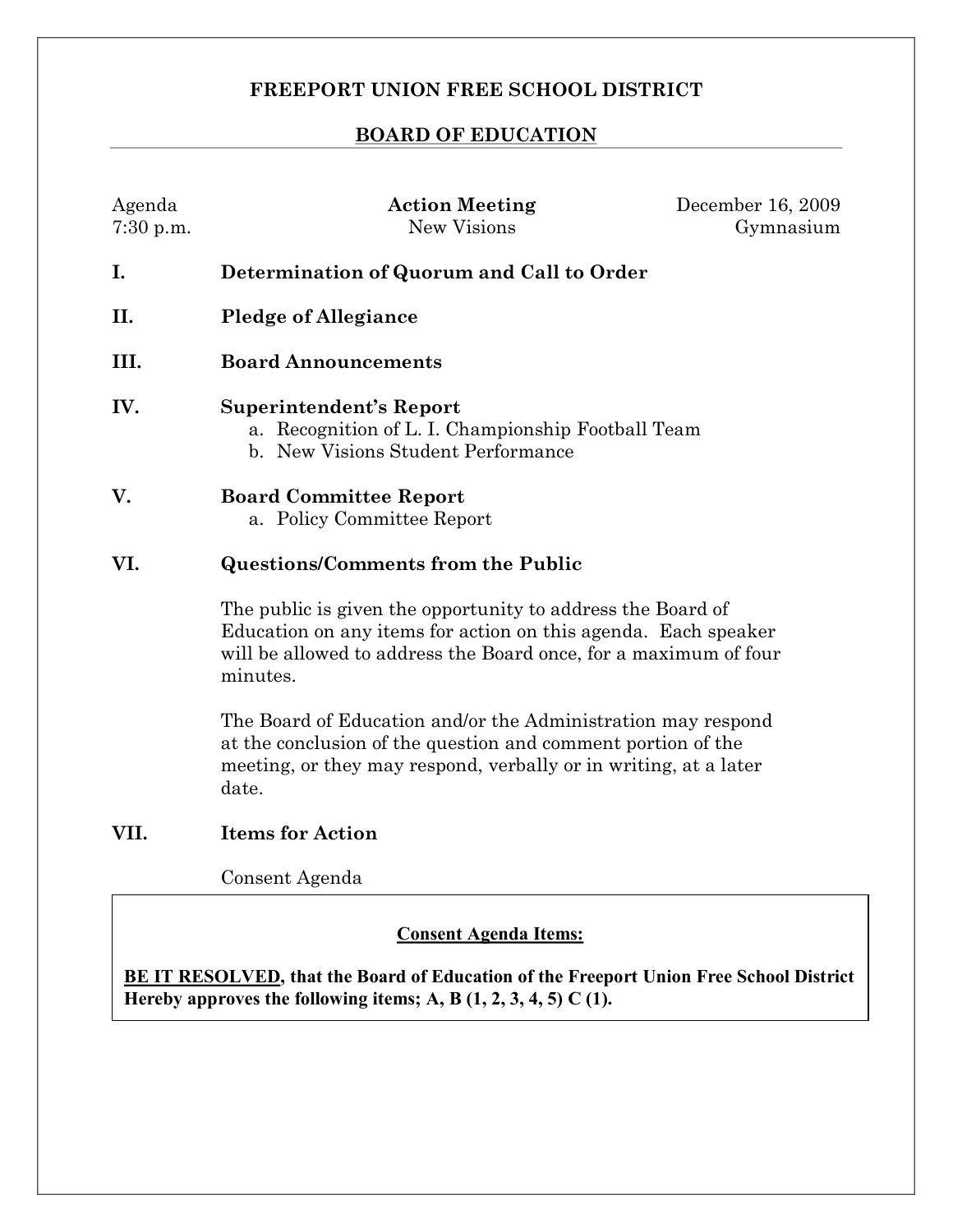## **A. Acceptance of the Minutes of the Board of Education**

November 4, 2009 Special Meeting; November 4, 2009; November 18, 2009; December 2, 2009

### **B. Consent Approve**

# **Personnel Actions**

- 1. Leave of Absence
- 2. Change of Status
- 3. Termination of Staff
- 4. Resignation of Staff
- 5. Appointment of Staff

### **C. Consent – Approve**

#### **Education**

1. Acceptance of the Minutes from the Committees on Special Education and Preschool Education

# **VIII. Other Items for Action**

#### **A. Personnel**

- 1. Granting of Tenure
- 2. Retirement of Staff

#### **B. Finance**

- 1. Acceptance of a Donation
- 2. Acceptance of a Scholarship
- 3. Approval of the Amendment to the Tax Shelter Annuity 403B Plan
- 4. Approval of Bid for Mechanical and Electrical Work at the Field House